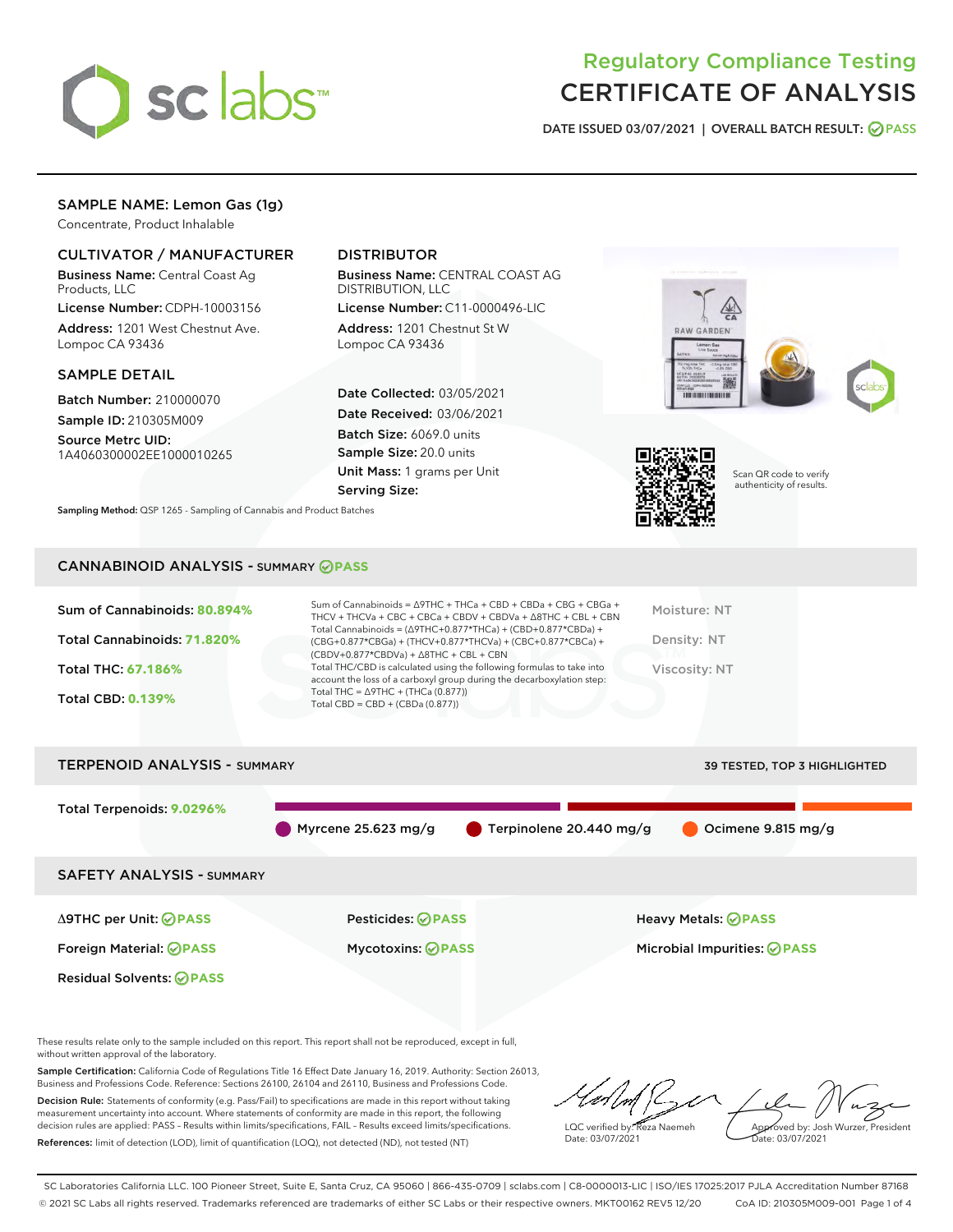



LEMON GAS (1G) | DATE ISSUED 03/07/2021 | OVERALL BATCH RESULT: @ PASS

#### CANNABINOID TEST RESULTS - 03/06/2021 2 PASS

Tested by high-performance liquid chromatography with diode-array detection (HPLC-DAD). **Method:** QSP 1157 - Analysis of Cannabinoids by HPLC-DAD

TOTAL CANNABINOIDS: **71.820%** Total Cannabinoids (Total THC) + (Total CBD) + (Total CBG) + (Total THCV) + (Total CBC) +

(Total CBDV) + ∆8THC + CBL + CBN TOTAL THC: **67.186%**

Total THC (∆9THC+0.877\*THCa)

TOTAL CBD: **0.139%**

Total CBD (CBD+0.877\*CBDa)

TOTAL CBG: 2.56% Total CBG (CBG+0.877\*CBGa)

TOTAL THCV: 0.314% Total THCV (THCV+0.877\*THCVa)

TOTAL CBC: 1.571% Total CBC (CBC+0.877\*CBCa)

TOTAL CBDV: ND Total CBDV (CBDV+0.877\*CBDVa)

| <b>COMPOUND</b>  | LOD/LOQ<br>(mg/g)          | <b>MEASUREMENT</b><br><b>UNCERTAINTY</b><br>(mg/g) | <b>RESULT</b><br>(mg/g) | <b>RESULT</b><br>(%) |
|------------------|----------------------------|----------------------------------------------------|-------------------------|----------------------|
| <b>THCa</b>      | 0.05/0.14                  | ±17.751                                            | 690.71                  | 69.071               |
| <b>A9THC</b>     | 0.06 / 0.26                | ±2.274                                             | 66.11                   | 6.611                |
| <b>CBGa</b>      | 0.1 / 0.2                  | ±1.34                                              | 25.6                    | 2.56                 |
| <b>CBCa</b>      | 0.07/0.28                  | ±0.787                                             | 16.09                   | 1.609                |
| <b>THCVa</b>     | 0.07/0.20                  | ±0.171                                             | 3.58                    | 0.358                |
| <b>CBG</b>       | 0.06/0.19                  | ±0.125                                             | 3.17                    | 0.317                |
| <b>CBC</b>       | 0.2 / 0.5                  | ±0.05                                              | 1.6                     | 0.16                 |
| <b>CBDa</b>      | 0.02/0.19                  | ±0.046                                             | 1.58                    | 0.158                |
| <b>CBN</b>       | 0.1/0.3                    | ±0.03                                              | 0.5                     | 0.05                 |
| $\triangle$ 8THC | 0.1 / 0.4                  | N/A                                                | <b>ND</b>               | <b>ND</b>            |
| <b>THCV</b>      | 0.1/0.2                    | N/A                                                | <b>ND</b>               | <b>ND</b>            |
| <b>CBD</b>       | 0.07/0.29                  | N/A                                                | <b>ND</b>               | <b>ND</b>            |
| <b>CBDV</b>      | 0.04 / 0.15                | N/A                                                | <b>ND</b>               | <b>ND</b>            |
| <b>CBDVa</b>     | 0.03/0.53                  | N/A                                                | <b>ND</b>               | <b>ND</b>            |
| <b>CBL</b>       | 0.06 / 0.24                | N/A                                                | <b>ND</b>               | <b>ND</b>            |
|                  | <b>SUM OF CANNABINOIDS</b> |                                                    | 808.94 mg/g             | 80.894%              |

#### **UNIT MASS: 1 grams per Unit**

| ∆9THC per Unit                                                                            | 1120 per-package limit | 66.11 mg/unit  | <b>PASS</b> |  |  |
|-------------------------------------------------------------------------------------------|------------------------|----------------|-------------|--|--|
| <b>Total THC per Unit</b>                                                                 |                        | 671.86 mg/unit |             |  |  |
| <b>CBD per Unit</b>                                                                       |                        | <b>ND</b>      |             |  |  |
| <b>Total CBD per Unit</b>                                                                 |                        | $1.39$ mg/unit |             |  |  |
| Sum of Cannabinoids<br>per Unit                                                           |                        | 808.94 mg/unit |             |  |  |
| <b>Total Cannabinoids</b><br>per Unit                                                     |                        | 718.20 mg/unit |             |  |  |
| <b>MOISTURE TEST RESULT</b><br><b>VISCOSITY TEST RESULT</b><br><b>DENSITY TEST RESULT</b> |                        |                |             |  |  |

Not Tested

Not Tested

Not Tested

#### TERPENOID TEST RESULTS - 03/07/2021

Terpene analysis utilizing gas chromatography-flame ionization detection (GC-FID). Terpenes are the aromatic compounds that endow cannabis with their unique scent and effect. Following are the primary terpenes detected. **Method:** QSP 1192 - Analysis of Terpenoids by GC-FID

| <b>COMPOUND</b>         | LOD/LOQ<br>(mg/g)    | <b>MEASUREMENT</b><br><b>UNCERTAINTY</b><br>(mg/g) | <b>RESULT</b><br>(mg/g) | <b>RESULT</b><br>(%) |
|-------------------------|----------------------|----------------------------------------------------|-------------------------|----------------------|
| <b>Myrcene</b>          | 0.008 / 0.025        | ±0.3305                                            | 25.623                  | 2.5623               |
| Terpinolene             | 0.008 / 0.026        | ±0.4190                                            | 20.440                  | 2.0440               |
| Ocimene                 | 0.011 / 0.038        | ±0.3151                                            | 9.815                   | 0.9815               |
| $\upbeta$ Caryophyllene | 0.004 / 0.012        | ±0.3141                                            | 8.823                   | 0.8823               |
| Limonene                | 0.005 / 0.016        | ±0.0850                                            | 5.943                   | 0.5943               |
| trans-ß-Farnesene       | 0.008 / 0.025        | ±0.0935                                            | 2.633                   | 0.2633               |
| $\alpha$ Humulene       | 0.009/0.029          | ±0.0844                                            | 2.628                   | 0.2628               |
| Guaiol                  | 0.009 / 0.030        | ±0.1177                                            | 2.494                   | 0.2494               |
| $\beta$ Pinene          | 0.004 / 0.014        | ±0.0186                                            | 1.618                   | 0.1618               |
| Linalool                | 0.009 / 0.032        | ±0.0615                                            | 1.618                   | 0.1618               |
| $\alpha$ Pinene         | 0.005 / 0.017        | ±0.0104                                            | 1.206                   | 0.1206               |
| Valencene               | <i>0.009 / 0.030</i> | ±0.0811                                            | 1.177                   | 0.1177               |
| Terpineol               | 0.016 / 0.055        | ±0.0653                                            | 1.063                   | 0.1063               |
| $\alpha$ Bisabolol      | 0.008 / 0.026        | ±0.0375                                            | 0.702                   | 0.0702               |
| Fenchol                 | 0.010 / 0.034        | ±0.0245                                            | 0.634                   | 0.0634               |
| Caryophyllene<br>Oxide  | 0.010 / 0.033        | ±0.0260                                            | 0.565                   | 0.0565               |
| Nerolidol               | 0.009 / 0.028        | ±0.0352                                            | 0.560                   | 0.0560               |
| $\alpha$ Terpinene      | 0.005 / 0.017        | ±0.0070                                            | 0.473                   | 0.0473               |
| $\alpha$ Phellandrene   | 0.006 / 0.020        | ±0.0061                                            | 0.449                   | 0.0449               |
| $\gamma$ Terpinene      | 0.006 / 0.018        | ±0.0075                                            | 0.435                   | 0.0435               |
| 3 Carene                | 0.005 / 0.018        | ±0.0051                                            | 0.357                   | 0.0357               |
| Sabinene                | 0.004 / 0.014        | ±0.0033                                            | 0.276                   | 0.0276               |
| <b>Borneol</b>          | 0.005 / 0.016        | ±0.0091                                            | 0.217                   | 0.0217               |
| Sabinene Hydrate        | 0.006 / 0.022        | ±0.0052                                            | 0.135                   | 0.0135               |
| Geraniol                | 0.002 / 0.007        | ±0.0055                                            | 0.126                   | 0.0126               |
| Camphene                | 0.005 / 0.015        | ±0.0010                                            | 0.085                   | 0.0085               |
| Citronellol             | 0.003 / 0.010        | ±0.0040                                            | 0.081                   | 0.0081               |
| p-Cymene                | 0.005 / 0.016        | ±0.0017                                            | 0.064                   | 0.0064               |
| Nerol                   | 0.003 / 0.011        | ±0.0016                                            | 0.035                   | 0.0035               |
| <b>Geranyl Acetate</b>  | 0.004 / 0.014        | ±0.0009                                            | 0.021                   | 0.0021               |
| $\alpha$ Cedrene        | 0.005 / 0.016        | N/A                                                | 100                     | <loq< th=""></loq<>  |
| Eucalyptol              | 0.006 / 0.018        | N/A                                                | ND                      | ND                   |
| Fenchone                | 0.009 / 0.028        | N/A                                                | ND                      | ND                   |
| (-)-Isopulegol          | 0.005 / 0.016        | N/A                                                | ND                      | ND                   |
| Camphor                 | 0.006 / 0.019        | N/A                                                | <b>ND</b>               | ND                   |
| Isoborneol              | 0.004 / 0.012        | N/A                                                | <b>ND</b>               | ND                   |
| Menthol                 | 0.008 / 0.025        | N/A                                                | ND                      | <b>ND</b>            |
| R-(+)-Pulegone          | 0.003 / 0.011        | N/A                                                | ND                      | ND                   |
| Cedrol                  | 0.008 / 0.027        | N/A                                                | ND                      | ND                   |
| <b>TOTAL TERPENOIDS</b> |                      |                                                    | 90.296 mg/g             | 9.0296%              |

SC Laboratories California LLC. 100 Pioneer Street, Suite E, Santa Cruz, CA 95060 | 866-435-0709 | sclabs.com | C8-0000013-LIC | ISO/IES 17025:2017 PJLA Accreditation Number 87168 © 2021 SC Labs all rights reserved. Trademarks referenced are trademarks of either SC Labs or their respective owners. MKT00162 REV5 12/20 CoA ID: 210305M009-001 Page 2 of 4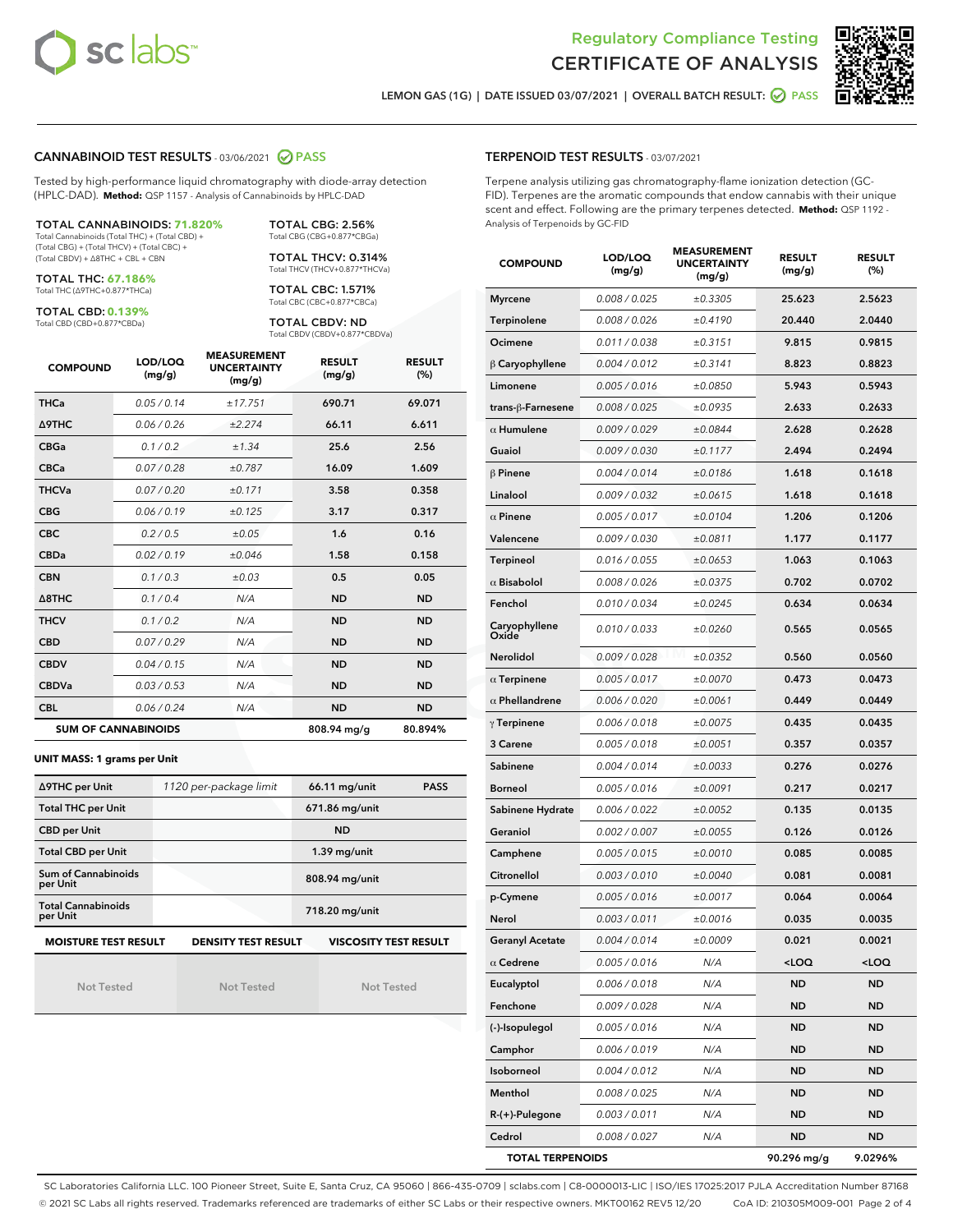



LEMON GAS (1G) | DATE ISSUED 03/07/2021 | OVERALL BATCH RESULT: @ PASS

# CATEGORY 1 PESTICIDE TEST RESULTS - 03/07/2021 2 PASS

Pesticide and plant growth regulator analysis utilizing high-performance liquid chromatography-mass spectrometry (HPLC-MS) or gas chromatography-mass spectrometry (GC-MS). \*GC-MS utilized where indicated. **Method:** QSP 1212 - Analysis of Pesticides and Mycotoxins by LC-MS or QSP 1213 - Analysis of Pesticides by GC-MS

| <b>COMPOUND</b>             | LOD/LOQ<br>$(\mu g/g)$ | <b>ACTION</b><br><b>LIMIT</b><br>$(\mu g/g)$ | <b>MEASUREMENT</b><br><b>UNCERTAINTY</b><br>$(\mu g/g)$ | <b>RESULT</b><br>$(\mu g/g)$ | <b>RESULT</b> |
|-----------------------------|------------------------|----------------------------------------------|---------------------------------------------------------|------------------------------|---------------|
| Aldicarb                    | 0.03 / 0.08            | $\ge$ LOD                                    | N/A                                                     | <b>ND</b>                    | <b>PASS</b>   |
| Carbofuran                  | 0.02 / 0.05            | $\geq$ LOD                                   | N/A                                                     | <b>ND</b>                    | <b>PASS</b>   |
| Chlordane*                  | 0.03/0.08              | $\geq$ LOD                                   | N/A                                                     | <b>ND</b>                    | <b>PASS</b>   |
| Chlorfenapyr*               | 0.03/0.10              | $\geq$ LOD                                   | N/A                                                     | <b>ND</b>                    | <b>PASS</b>   |
| Chlorpyrifos                | 0.02 / 0.06            | $\geq$ LOD                                   | N/A                                                     | <b>ND</b>                    | <b>PASS</b>   |
| Coumaphos                   | 0.02 / 0.07            | $\ge$ LOD                                    | N/A                                                     | <b>ND</b>                    | <b>PASS</b>   |
| Daminozide                  | 0.02/0.07              | $>$ LOD                                      | N/A                                                     | <b>ND</b>                    | <b>PASS</b>   |
| <b>DDVP</b><br>(Dichlorvos) | 0.03/0.09              | $>$ LOD                                      | N/A                                                     | <b>ND</b>                    | <b>PASS</b>   |
| Dimethoate                  | 0.03/0.08              | $\ge$ LOD                                    | N/A                                                     | <b>ND</b>                    | <b>PASS</b>   |
| Ethoprop(hos)               | 0.03/0.10              | $>$ LOD                                      | N/A                                                     | <b>ND</b>                    | <b>PASS</b>   |
| Etofenprox                  | 0.02 / 0.06            | $\ge$ LOD                                    | N/A                                                     | <b>ND</b>                    | <b>PASS</b>   |
| Fenoxycarb                  | 0.03/0.08              | $\ge$ LOD                                    | N/A                                                     | <b>ND</b>                    | <b>PASS</b>   |
| Fipronil                    | 0.03/0.08              | $>$ LOD                                      | N/A                                                     | <b>ND</b>                    | <b>PASS</b>   |
| Imazalil                    | 0.02 / 0.06            | $\ge$ LOD                                    | N/A                                                     | <b>ND</b>                    | <b>PASS</b>   |
| <b>Methiocarb</b>           | 0.02 / 0.07            | $\ge$ LOD                                    | N/A                                                     | <b>ND</b>                    | <b>PASS</b>   |
| Methyl<br>parathion         | 0.03/0.10              | $\ge$ LOD                                    | N/A                                                     | <b>ND</b>                    | <b>PASS</b>   |
| <b>Mevinphos</b>            | 0.03/0.09              | $\ge$ LOD                                    | N/A                                                     | <b>ND</b>                    | <b>PASS</b>   |
| Paclobutrazol               | 0.02 / 0.05            | $\ge$ LOD                                    | N/A                                                     | <b>ND</b>                    | <b>PASS</b>   |
| Propoxur                    | 0.03/0.09              | $\ge$ LOD                                    | N/A                                                     | <b>ND</b>                    | <b>PASS</b>   |
| Spiroxamine                 | 0.03 / 0.08            | $\ge$ LOD                                    | N/A                                                     | <b>ND</b>                    | <b>PASS</b>   |
| Thiacloprid                 | 0.03/0.10              | $\ge$ LOD                                    | N/A                                                     | <b>ND</b>                    | <b>PASS</b>   |

#### CATEGORY 2 PESTICIDE TEST RESULTS - 03/07/2021 @ PASS

| <b>COMPOUND</b>   | LOD/LOQ<br>$(\mu g/g)$ | <b>ACTION</b><br><b>LIMIT</b><br>$(\mu g/g)$ | <b>MEASUREMENT</b><br><b>UNCERTAINTY</b><br>$(\mu g/g)$ | <b>RESULT</b><br>$(\mu g/g)$ | <b>RESULT</b> |
|-------------------|------------------------|----------------------------------------------|---------------------------------------------------------|------------------------------|---------------|
| Abamectin         | 0.03/0.10              | 0.1                                          | N/A                                                     | <b>ND</b>                    | <b>PASS</b>   |
| Acephate          | 0.02/0.07              | 0.1                                          | N/A                                                     | <b>ND</b>                    | <b>PASS</b>   |
| Acequinocyl       | 0.02/0.07              | 0.1                                          | N/A                                                     | <b>ND</b>                    | <b>PASS</b>   |
| Acetamiprid       | 0.02/0.05              | 0.1                                          | N/A                                                     | <b>ND</b>                    | <b>PASS</b>   |
| Azoxystrobin      | 0.02/0.07              | 0.1                                          | N/A                                                     | <b>ND</b>                    | <b>PASS</b>   |
| <b>Bifenazate</b> | 0.01/0.04              | 0.1                                          | N/A                                                     | <b>ND</b>                    | <b>PASS</b>   |
| <b>Bifenthrin</b> | 0.02/0.05              | 3                                            | N/A                                                     | <b>ND</b>                    | <b>PASS</b>   |
| <b>Boscalid</b>   | 0.03/0.09              | 0.1                                          | N/A                                                     | <b>ND</b>                    | <b>PASS</b>   |

## CATEGORY 2 PESTICIDE TEST RESULTS - 03/07/2021 continued

| <b>COMPOUND</b>               | <b>LOD/LOQ</b><br>$(\mu g/g)$ | <b>ACTION</b><br><b>LIMIT</b><br>(µg/g) | <b>MEASUREMENT</b><br><b>UNCERTAINTY</b><br>(µg/g) | <b>RESULT</b><br>(µg/g) | <b>RESULT</b> |
|-------------------------------|-------------------------------|-----------------------------------------|----------------------------------------------------|-------------------------|---------------|
| Captan                        | 0.19/0.57                     | 0.7                                     | N/A                                                | ND                      | <b>PASS</b>   |
| Carbaryl                      | 0.02 / 0.06                   | 0.5                                     | N/A                                                | ND                      | <b>PASS</b>   |
| Chlorantranilip-<br>role      | 0.04 / 0.12                   | 10                                      | N/A                                                | ND                      | <b>PASS</b>   |
| Clofentezine                  | 0.03/0.09                     | 0.1                                     | N/A                                                | <b>ND</b>               | <b>PASS</b>   |
| Cyfluthrin                    | 0.12 / 0.38                   | $\overline{2}$                          | N/A                                                | ND                      | <b>PASS</b>   |
| Cypermethrin                  | 0.11 / 0.32                   | $\mathbf{1}$                            | N/A                                                | ND                      | <b>PASS</b>   |
| <b>Diazinon</b>               | 0.02 / 0.05                   | 0.1                                     | N/A                                                | ND                      | <b>PASS</b>   |
| Dimethomorph                  | 0.03 / 0.09                   | 2                                       | N/A                                                | ND                      | <b>PASS</b>   |
| Etoxazole                     | 0.02 / 0.06                   | 0.1                                     | N/A                                                | ND                      | <b>PASS</b>   |
| Fenhexamid                    | 0.03 / 0.09                   | 0.1                                     | N/A                                                | ND                      | <b>PASS</b>   |
| Fenpyroximate                 | 0.02 / 0.06                   | 0.1                                     | N/A                                                | ND                      | <b>PASS</b>   |
| Flonicamid                    | 0.03 / 0.10                   | 0.1                                     | N/A                                                | ND                      | <b>PASS</b>   |
| Fludioxonil                   | 0.03/0.10                     | 0.1                                     | N/A                                                | ND                      | <b>PASS</b>   |
| Hexythiazox                   | 0.02 / 0.07                   | 0.1                                     | N/A                                                | ND                      | <b>PASS</b>   |
| Imidacloprid                  | 0.04 / 0.11                   | 5                                       | N/A                                                | ND                      | <b>PASS</b>   |
| Kresoxim-methyl               | 0.02 / 0.07                   | 0.1                                     | N/A                                                | ND                      | <b>PASS</b>   |
| <b>Malathion</b>              | 0.03 / 0.09                   | 0.5                                     | N/A                                                | ND                      | <b>PASS</b>   |
| Metalaxyl                     | 0.02 / 0.07                   | 2                                       | N/A                                                | ND                      | <b>PASS</b>   |
| Methomyl                      | 0.03 / 0.10                   | 1                                       | N/A                                                | ND                      | <b>PASS</b>   |
| Myclobutanil                  | 0.03 / 0.09                   | 0.1                                     | N/A                                                | ND                      | <b>PASS</b>   |
| Naled                         | 0.02 / 0.07                   | 0.1                                     | N/A                                                | ND                      | <b>PASS</b>   |
| Oxamyl                        | 0.04 / 0.11                   | 0.5                                     | N/A                                                | ND                      | <b>PASS</b>   |
| Pentachloronitro-<br>benzene* | 0.03 / 0.09                   | 0.1                                     | N/A                                                | ND                      | PASS          |
| Permethrin                    | 0.04 / 0.12                   | 0.5                                     | N/A                                                | ND                      | <b>PASS</b>   |
| Phosmet                       | 0.03 / 0.10                   | 0.1                                     | N/A                                                | ND                      | <b>PASS</b>   |
| Piperonylbu-<br>toxide        | 0.02 / 0.07                   | 3                                       | N/A                                                | ND                      | <b>PASS</b>   |
| Prallethrin                   | 0.03 / 0.08                   | 0.1                                     | N/A                                                | ND                      | <b>PASS</b>   |
| Propiconazole                 | 0.02 / 0.07                   | 0.1                                     | N/A                                                | ND                      | <b>PASS</b>   |
| Pyrethrins                    | 0.04 / 0.12                   | 0.5                                     | N/A                                                | ND                      | PASS          |
| Pyridaben                     | 0.02 / 0.07                   | 0.1                                     | N/A                                                | ND                      | PASS          |
| Spinetoram                    | 0.02 / 0.07                   | 0.1                                     | N/A                                                | ND                      | <b>PASS</b>   |
| Spinosad                      | 0.02 / 0.07                   | 0.1                                     | N/A                                                | ND                      | <b>PASS</b>   |
| Spiromesifen                  | 0.02 / 0.05                   | 0.1                                     | N/A                                                | <b>ND</b>               | <b>PASS</b>   |
| Spirotetramat                 | 0.02 / 0.06                   | 0.1                                     | N/A                                                | <b>ND</b>               | <b>PASS</b>   |
| Tebuconazole                  | 0.02 / 0.07                   | 0.1                                     | N/A                                                | ND                      | <b>PASS</b>   |
| Thiamethoxam                  | 0.03 / 0.10                   | 5                                       | N/A                                                | ND                      | <b>PASS</b>   |
| Trifloxystrobin               | 0.03 / 0.08                   | 0.1                                     | N/A                                                | <b>ND</b>               | <b>PASS</b>   |